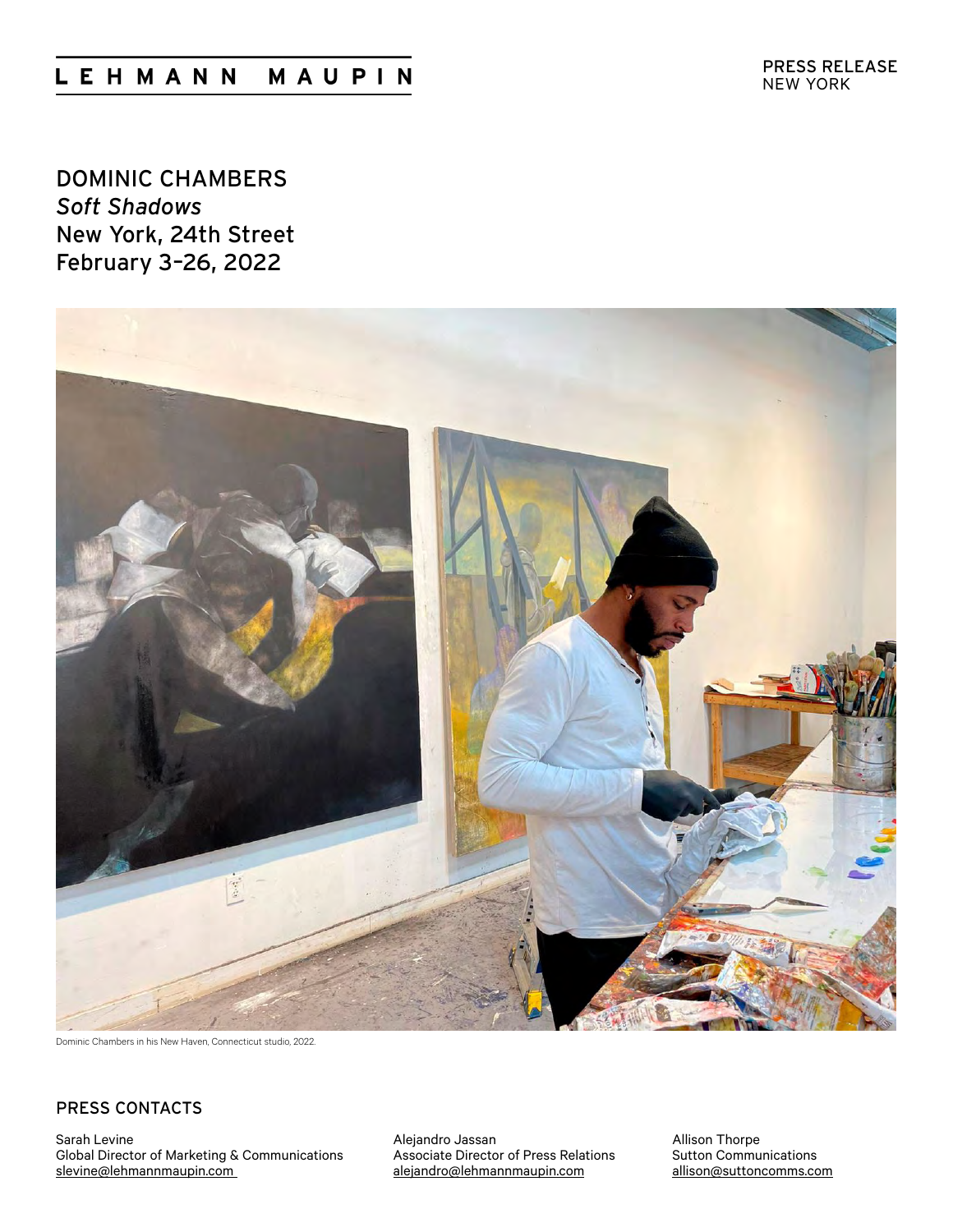#### **LEHMANN** MAUPIN

Lehmann Maupin announces *Soft Shadows*, a focused presentation of new work by artist Dominic Chambers. Born in St. Louis, MO (1993) and currently based in New Haven, CT, Chambers creates vibrant paintings that deftly combine an exploration of the modes, conventions, and traditional themes of art history with contemporary concerns around race and identity. The artist's most recent bodies of work feature images of friends, family members, and acquaintances engaged in acts of leisure and contemplation, set in vividly colored environments that border on the ethereal. A writer as well as an artist, Chambers draws inspiration as much from art historical models as from literature–particularly Magical Realism and the writing of W.E.B. Du Bois. Many of his compositions incorporate Fabulist elements, including ghostly silhouettes meant to be stand-ins for the artist, and lush, surreal landscapes that feel at once familiar yet uncanny. Comprised of the artist's newest paintings, *Soft Shadows* marks Lehmann Maupin's first exhibition with Chambers, who joined the gallery's program in 2021.

Fundamentally interested in how art can function as a mechanism for understanding, recontextualizing, or renegotiating one's relationship to the world, Chambers sees painting as a critical and intellectual endeavor as much as an aesthetic one. Recent series have focused on representations of Black leisure, with Chambers depicting many of his subjects reading or lost in thought, their gaze fixed far outside the frame. "Too often, the Black body has been located in our imaginations as one incapable of rest," Chambers explains, "often when we imagine what the Black body is doing it is usually an act of labor, rebellion, or resistance." In series like *After Albers* and *Primary Magic*, Chambers seeks to remove these associations, portraying his figures in moments of reflection or reverie, meditative and serene. Color, and especially our physical experience of it, also plays a crucial role in Chambers' work. The artist has described color as a protagonist in his paintings that is as critical to understanding their meaning as their subject matter. With an eye to the Unione mode of the High Renaissance, Chambers strives to create harmony and balance throughout his compositions while retaining enough tension and interplay between contrasting colors to give each painting a subtle charge.

Detail of a Dominic Chambers painting from his *Soft Shadows* series, 2022.

Best known for his highly saturated canvases imbued with rich tones of blue, green, red, and yellow, *Soft Shadows* evinces a subtle shift in Chambers' work. Pulling from personal and imagined narratives, the artist depicts a myriad of activities from engagement with books to dancing with one's own shadow—rendered in tones of black, white, and grey, set against bright washes of color or punctuated by strategic glimmers of prismatic light. Part of his recent *Shadow Work* series, in these paintings Chambers considers ways in which light and shadow are negotiated both formally and conceptually. Throughout the series he makes overt reference to iconic paintings from across art history, reinvigorating and reinterpreting some of its most famous images with particular attention to the racialized connotations of illumination. Taken together, the *Shadow Work* paintings represent the most recent development in the artist's profound interest in the interrogation of art history and his rigorous exploration of color theory and its relationship to race.

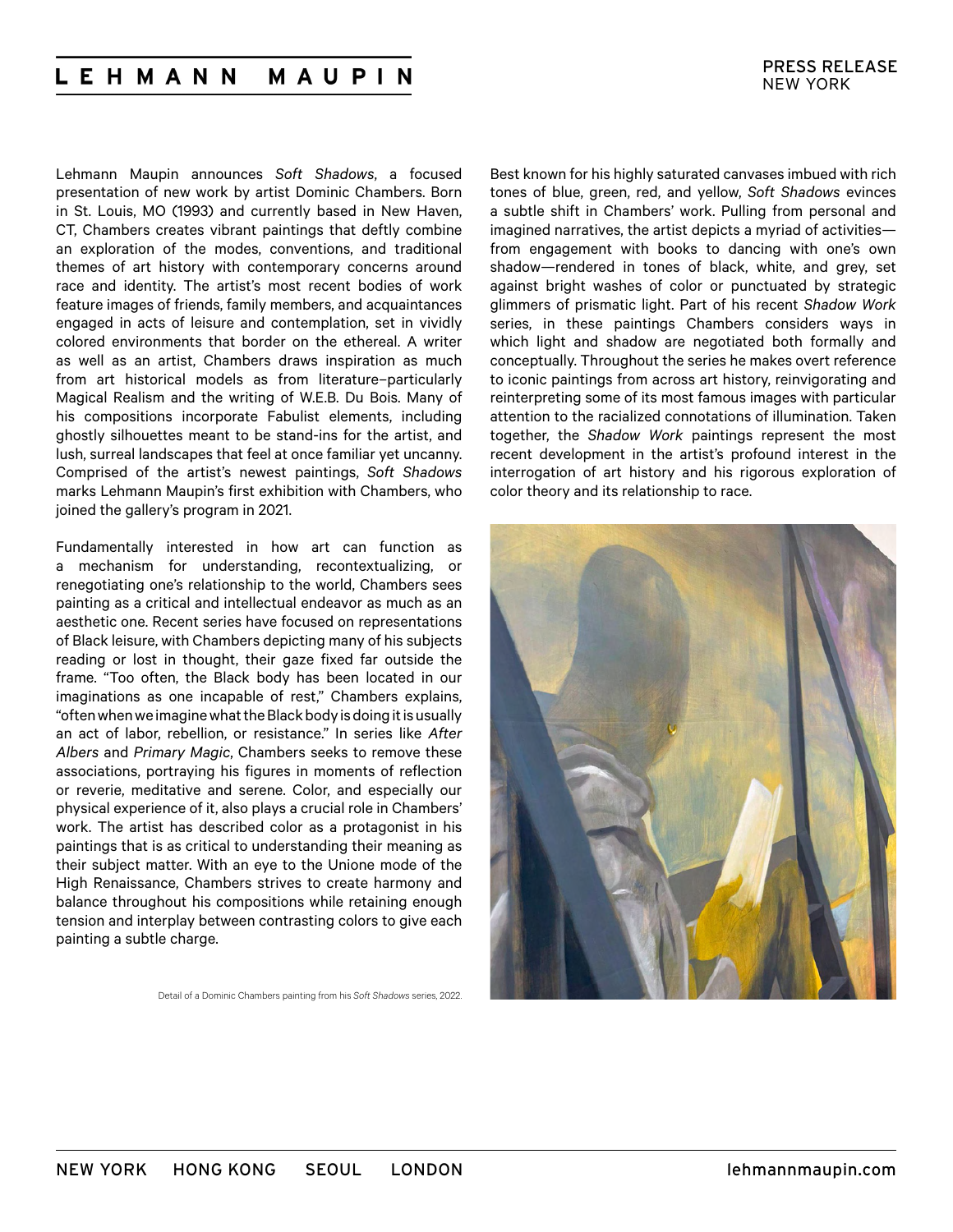#### L E H M A N N MAUPIN

Dominic Chambers (b. 1993 St. Louis, MO; lives and works in New Haven, CT) received his B.F.A from Milwaukee Institute of Art and Design, Milwaukee, WI in 2016, and his M.F.A. from Yale University School of Art, New Haven, CT in 2019. Solo exhibitions of his work have been organized at The August Wilson African American Cultural Center, Pittsburgh, PA (2020); Luce Gallery, Turin, Italy (2020); The Millitzer Studio and Gallery, St. Louis, MO (2017); and the Residential Gallery, Des Moines, IA (2017). Select group exhibitions featuring his work include *Black Bodies, White Spaces: Invisibility & Hypervisibility*, Green Family Foundation, Dallas, TX (2021); *Realms of Refuge*, Kavi Gupta, Chicago, IL (2021); *Art Finds a Way*, Norton Museum of Art, West Palm Beach, FL (2020); *Synchronicity*, Roberts Projects, Los Angeles, CA (2020); *Abstractions of Black Citizenship: African American Art from Saint Louis*, Hedreen Gallery, Seattle University, Seattle, WA (2020); *Painting Is Its Own Country*, Harvey B. Gantt Center for African-American Arts + Culture, Charlotte, NC (2019); *Chambers & Weinberg*, Hawthorn Contemporary, Milwaukee, WI (2019); *Again, Always*, Green Hall Gallery, Yale University, New Haven, CT (2019); *Between Two Worlds*, Band of Vices, Los Angeles, CA (2019); *Interwoven*, Kravets Wehby Gallery, New York, NY (2018); *Water & Dreams*, The Green Gallery, Milwaukee, WI and Chicken Coop Contemporary, Portland, OR (2017); *NOW Figuration*, Portrait Society Gallery of Contemporary Art, Milwaukee, WI (2017); *Bridge Work 02: From Memory to Metaphor*, Arts + Literature Laboratory, Madison, WI (2017); *Post Mode 2.0*, John Fonda Gallery, Baltimore, MD (2016); *Bridge Work 02: From Memory to Metaphor*, The Pitch Project Gallery, Milwaukee, WI (2016); *Post Mode*, NYSRP Gallery, Brooklyn, NY (2015); *Final Exhibition*, Yale Norfolk School of Art, Norfolk, CT (2015); *Deconstructing the Local*, MIAD Galleries, Milwaukee, WI (2014); *Progress*, Contemporary Art Gallery, St. Louis Community College – Florissant Valley, St. Louis, MO (2013); and *Varsity Art XVIII*, Art Saint Louis, St. Louis, MO (2013).

Chambers' work is in a number of private and public collections, including the Green Family Foundation, Dallas, TX; Los Angeles County Museum of Art (LACMA), Los Angeles, CA; and Pérez Art Museum Miami, Miami, FL. The artist is the recipient of the Robert Reed Drawing Scholarship, Yale University (2018); Ellen Battell Stoeckel Fellowship, Yale Norfolk School of Art (awarded through Milwaukee Institute of Art and Design) (2015); and the Varsity Art XVIII Award, St. Louis Community College – Florissant Valley, St. Louis, MO (2014). He has completed residences at the New York Studio Residency Program, Brooklyn, NY (2015), and the Yale Norfolk School of Art, Norfolk Historic District, CT (2015).



Portrait of Dominic Chambers in his New Haven studio, 2021. Photo by Daniel Kukla